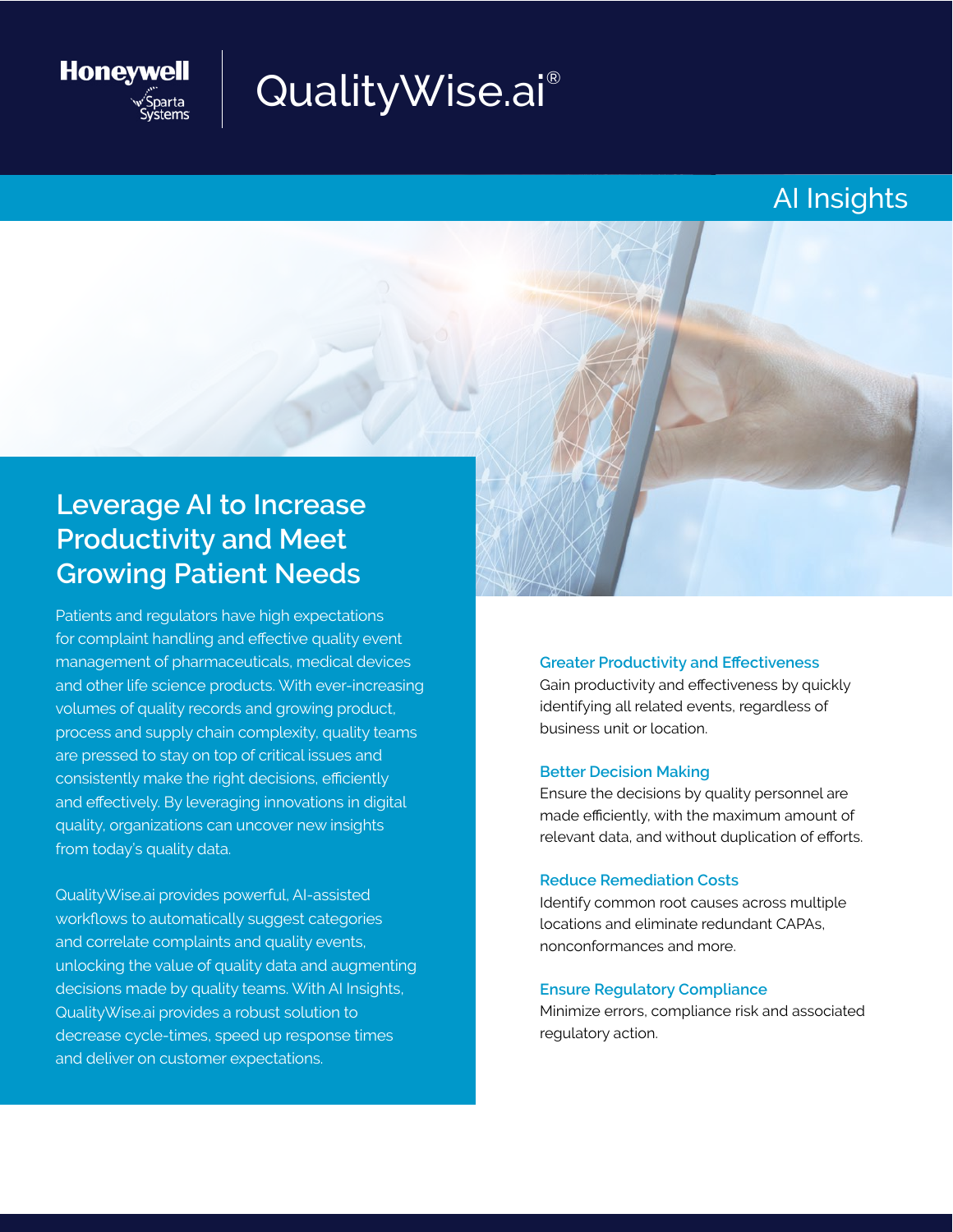### **AI Insights**

#### **Autocorrelation of Related Quality Events**

Investigations involve highly complex processes and expert knowledge. Disparate data and low visibility of relevant information across a typically document-based system makes investigations difficult and time consuming.

AI Insights rapidly searches through all available current and historical data to find related quality events, instantaneously allowing quality teams to gain efficiency and a fuller picture of the overall presence ofa quality event. TrackWise Digital and QualityWise.ai speeds up investigations by helping quality teams identify correlations, trends and patterns that were previously invisible across related events to avoid duplicate investigations of complaints and quality events, including out of specifications, deviations nonconformances and CAPAs.

#### **Reduced Cost of Failure**

Leverage AI Insights to identify related quality events and avoid repeating the same investigation multiple times, reducing the Cost of Failure and the overall Total Cost of Quality.

#### **Adverse Trend Identification**

Improve current adverse trend identification processes by holistically capturing all related events, ensuring all decisions by quality personnel are made with the maximum amount of relevant data.

#### **Quality Correlation**

Efficiently and effectively connect disparate items of quality data, including complaints, out of specifications, deviations, nonconformances and CAPAs, that are often integrally linked by cause and effect.

#### **Shared Quality**

Ensure there is visibility of outcomes of quality events throughout the organization, regardless of the business unit or location, to improve efficiency and effectiveness of investigations and other quality activities.